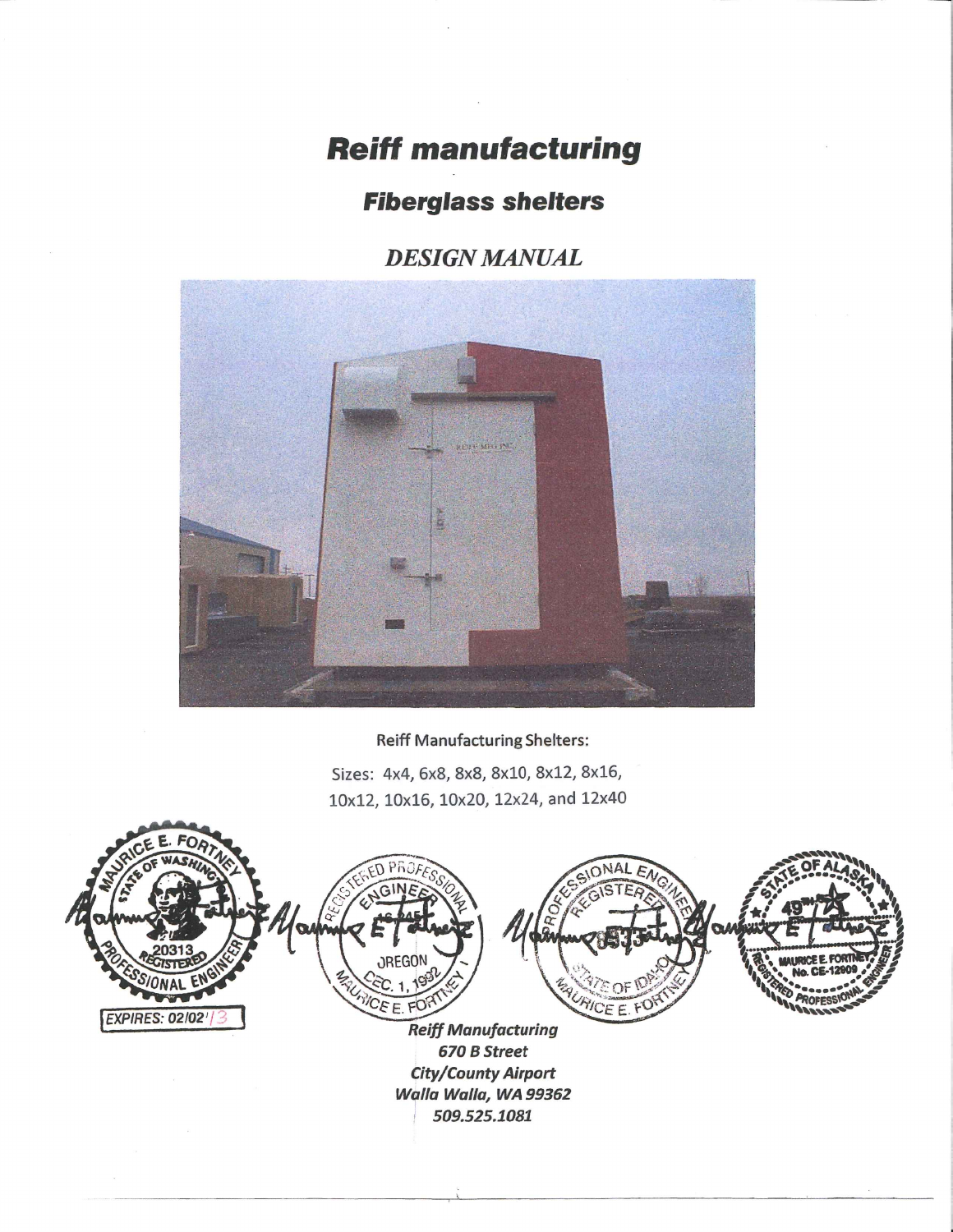#### **Table of Contents**

| <b>Chapter</b>                                                              | Page |
|-----------------------------------------------------------------------------|------|
| Introduction                                                                |      |
| 1.0 Scope of Work                                                           | 2    |
| 2.0 Project Description                                                     | 3    |
| 3.0 Computer Modeling                                                       | 4    |
| 4.0 Laboratory Testing                                                      |      |
| 5.0 Summary                                                                 | 8    |
| $Appendix - A$<br>Computer Modeling data                                    | A    |
| $Appendix - B$                                                              | B    |
| Laboratory testing data<br>$Appendix - C$<br>Fiberglass material properties |      |

#### **MEFI Engineering** I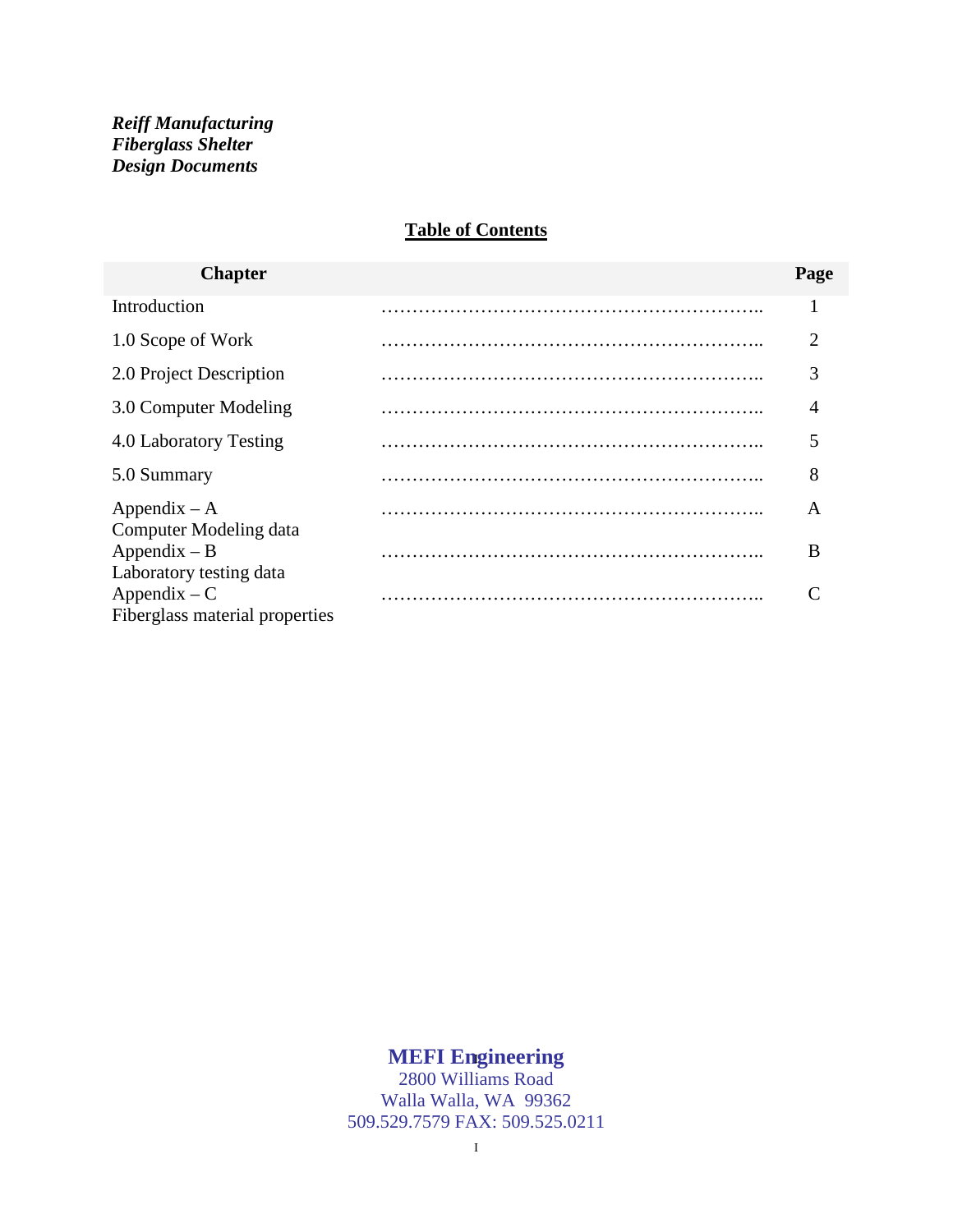### **INTRODUCTION**

The Reiff Fiberglass Shelter was originally designed to withstand wind loads of 250 mph. The original shelter was design for the FAA for use in housing Instrument Approach equipment at various airports around the country.

The basic design used in the original shelter has been modified to meet the demands of other user-groups. Cellular telephone companies have used the buildings as repeater shelters. The design has also been used as emergency shelters for stranded airmen in Alaska.

Seven different shelter sizes are built. The basic wall section is used on all shelters and design calculations apply to all the shelter models. All Shelters will withstand the 120-mph wind loading analyzed in this document.



### **MEFI Engineering** 1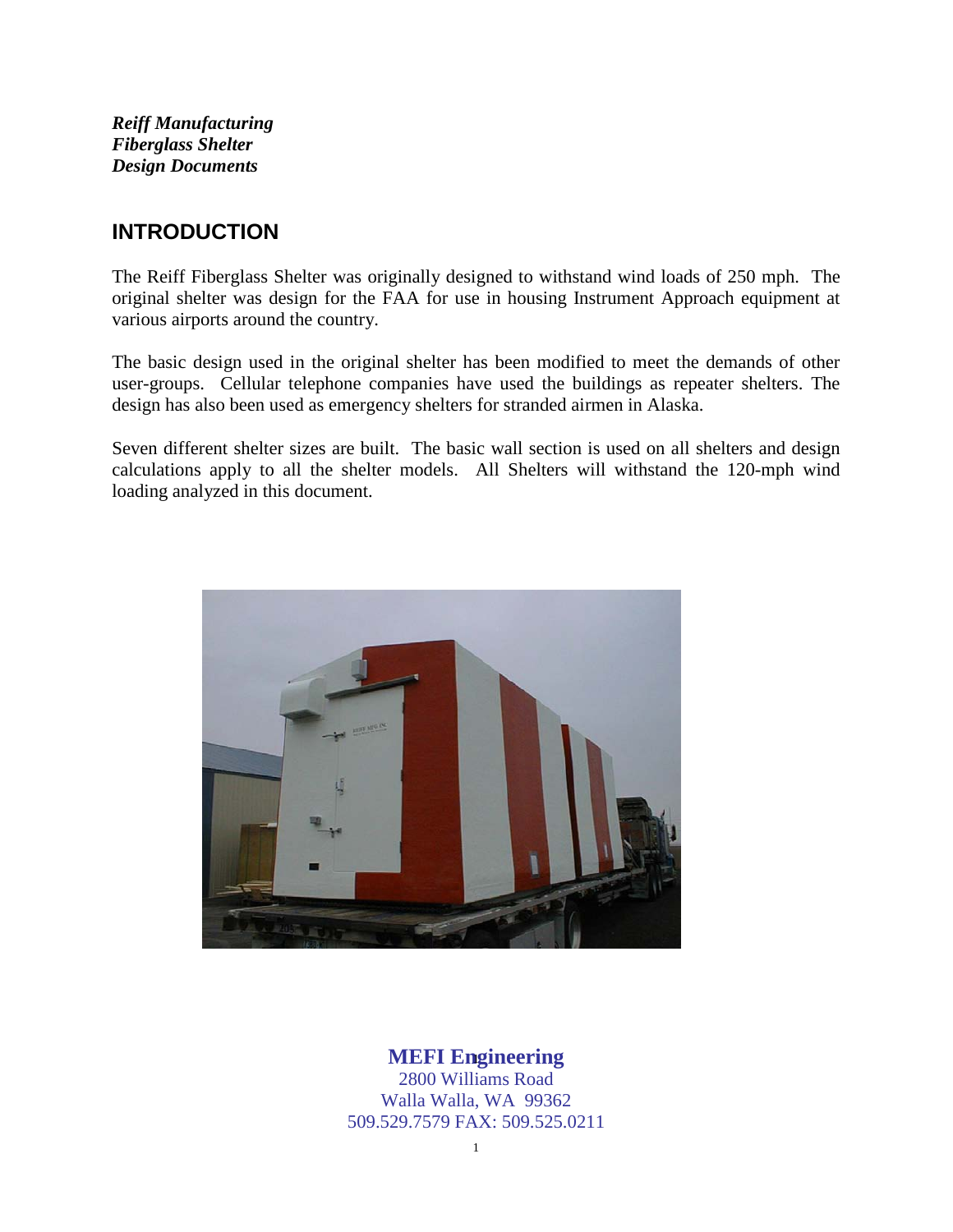### **1.0 SCOPE OF WORK**

The scope of work is to determine if the Reiff Manufacturing Fiberglass shelter can withstand 120 mph wind loading under Category C conditions with Importance class of 1.11.

Computer modeling and laboratory testing were used to determine the adequacy of the shelters.

RISA-3D was the computer model used. Test sections of the wall were subjected to bending stresses using a three-point beam loading and the bending stresses calculated.

Loads were placed on either 3-inch or 6-inch test sections during the laboratory tests. The analysis was done on the computer models using a 12-inch wide wall section.

This resulted in an actual larger load being placed on the wall sections during the laboratory testing.

### **MEFI Engineering** 2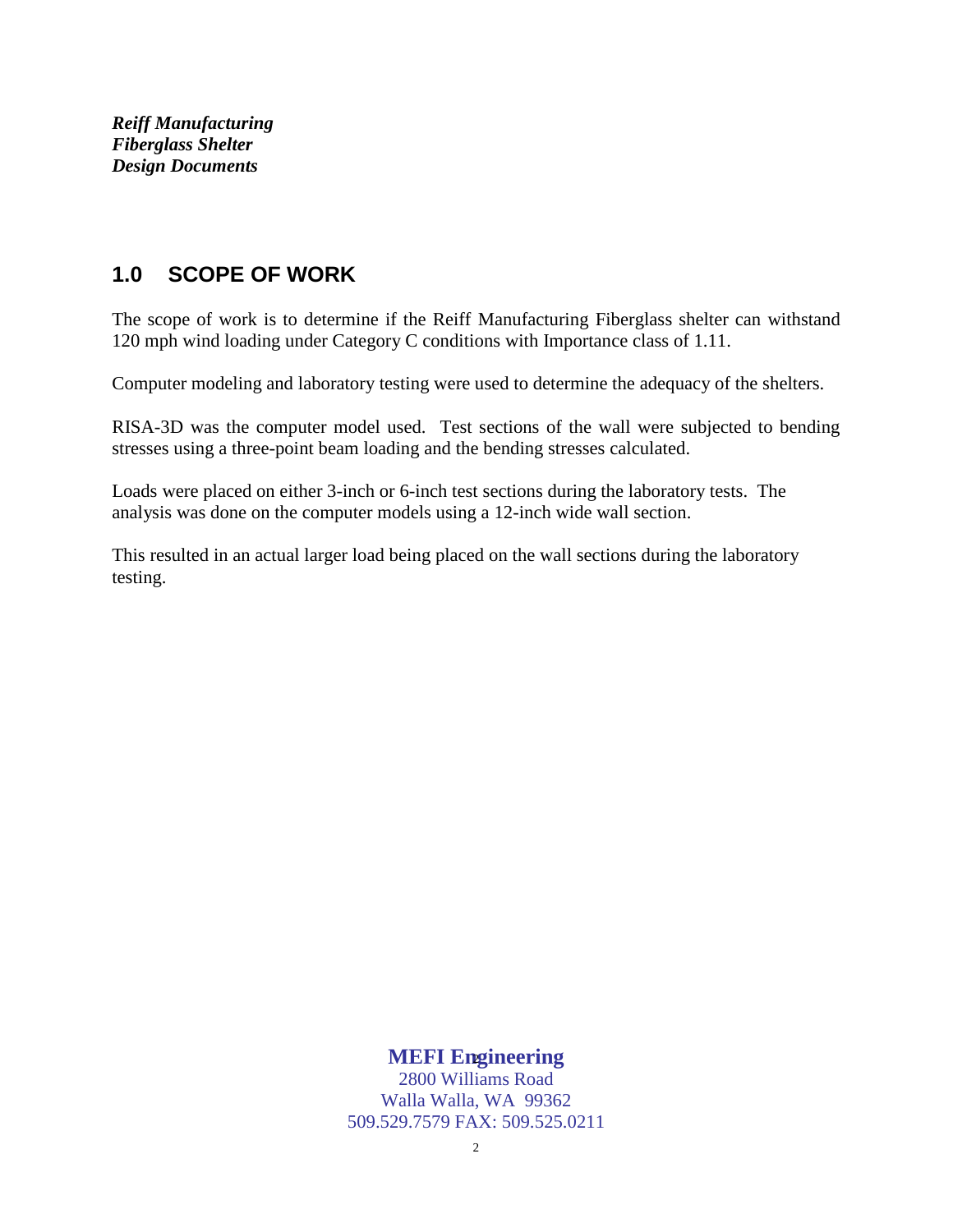### **2.0 Description of Project**



A computer modeling programs was used to calculate bending moments and stresses induced into the structure walls.

In addition, two sections were tested under a beam load test using three-point loading.

From the loads measured by the apparatus, the induced bending moments were determined and then compared to the calculated values.

The two sections tested were the fiberglass laminate on the outside

surfaces separated by a fiberglass foam material. And the same section with a 1.50" x 2.69" wood member inside the laminate surfaces.

The photo on the right shows the typical reinforced wall section that was tested.

This was sections was 5.50 inches +/- wide. The computer model was based on a 12-inch wide wall section. This results in an actual slightly larger load being applied to the test sample as opposed to the mathematical model.



### **MEFI Engineering** 3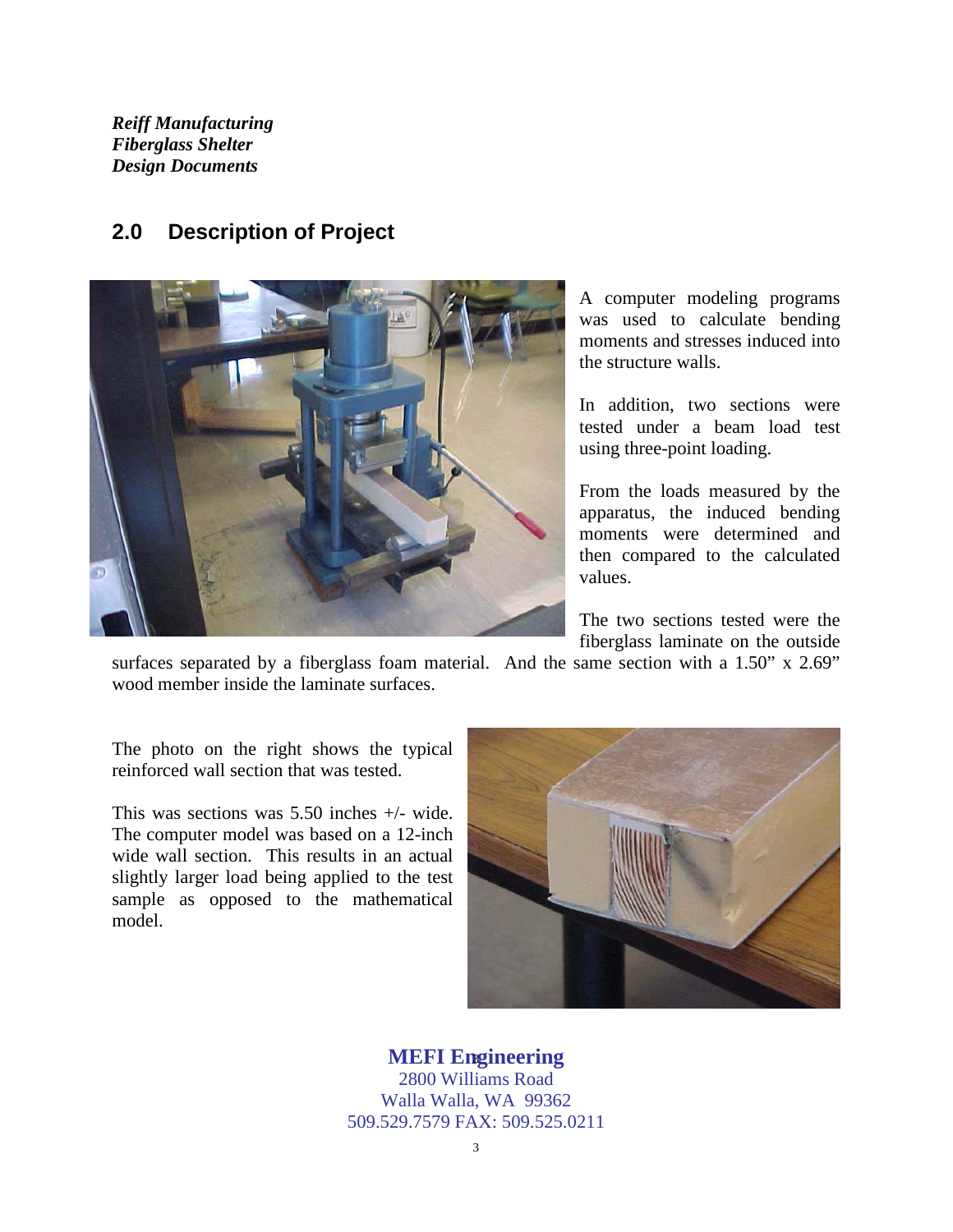### **3.0 Modeling**



The model was loaded with wind loads from the windward side of the structure and the lee side. ANSI standards were used to determine all loads.

Uplift was also included in the calculations of the model.

The model produced shear and moment diagrams for all the members.

The program is geared to analyze wood and steel structures and fiberglass is not part of the

program.

Because of the unusual nature of the fiberglass and its infrequent use in the construction industry, the program calculated only reactions. Stresses and allowable loads are not included in the programs code requirement features.

The program was limited to determining stresses and deflections only.

**MEFI Engineering** 4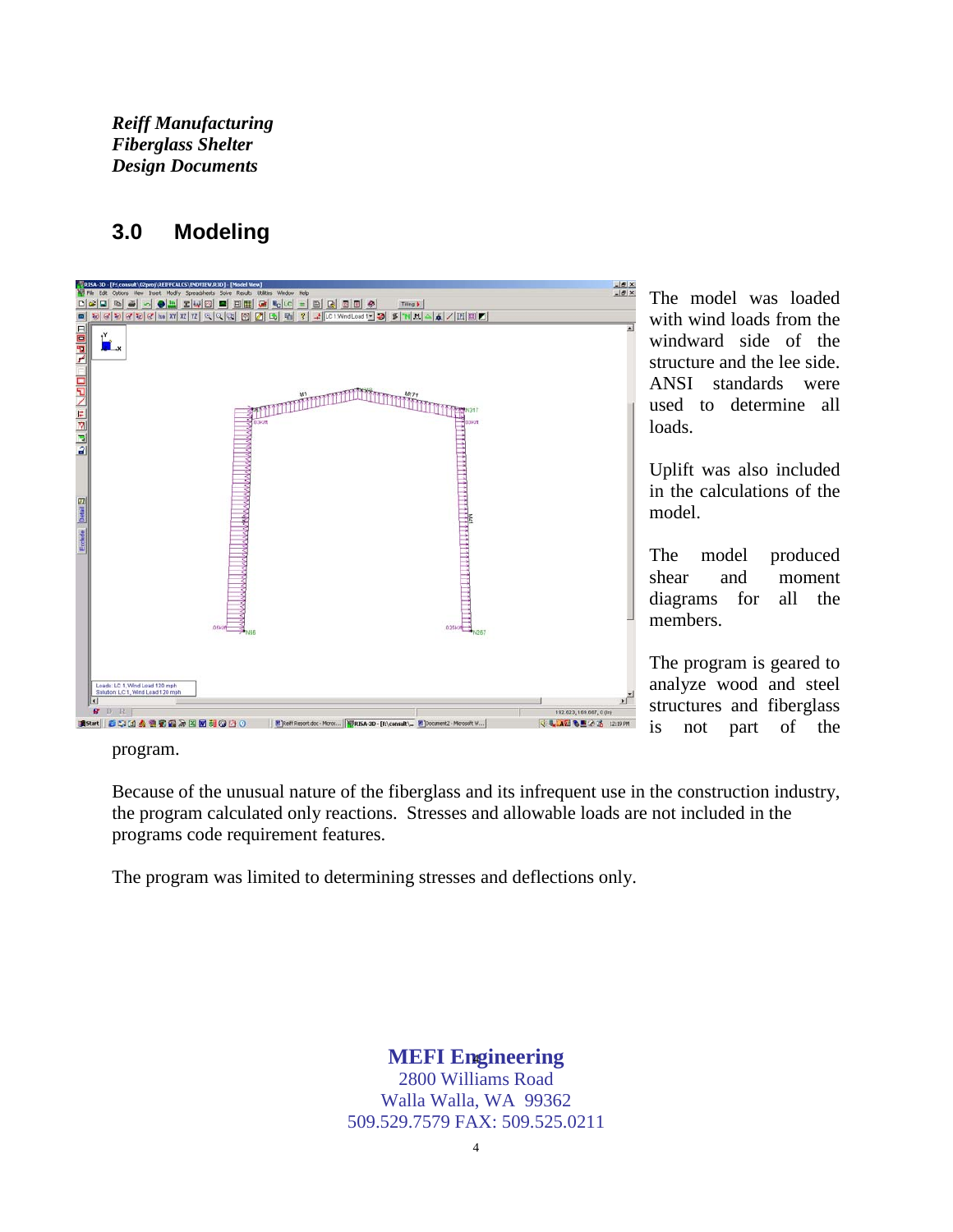### **4.0 Laboratory testing and design calculations**

To test calculations and actual against actual failure of the walls, test sections we placed into a SOILTEST compressive load device to see at what point the wall sections would fail.

The photo on the right shows the reinforced wall section under load in the testing equipment. The reinforced wall section failed at loads in excess of 3,000 pounds.

The moment produced by these tested exceeded the predicated bending moments from the computer model.



Typical bending moments from the test of the samples were 1.25 K'. Maximum bending moments from the 120-mph load were 0.264 K'.

Tests run on the un-reinforced wall sections were inconclusive. The gages on the apparatus were not reliable enough to make accurate measurements. The typical bending moments from the test of the un-reinforced sections were from 0.200 K' to 0.417K'.

Because of the unsatisfactory nature of the testing of the un-reinforced beams, calculations were done based on laboratory data supplied by Elliott Company of Indianapolis Inc. Elliott is the fiberglass material supplier for Reiff Manufacturing.

For the analysis of the typical wall section, the added strength of the foam material between the laminate layers was neglected. The actual strength of the structure will be higher than calculated.

Since the calculated strength exceeded the expected stresses induced by the wind loading, the foam acts as a safety factor.

### **MEFI Engineering** 5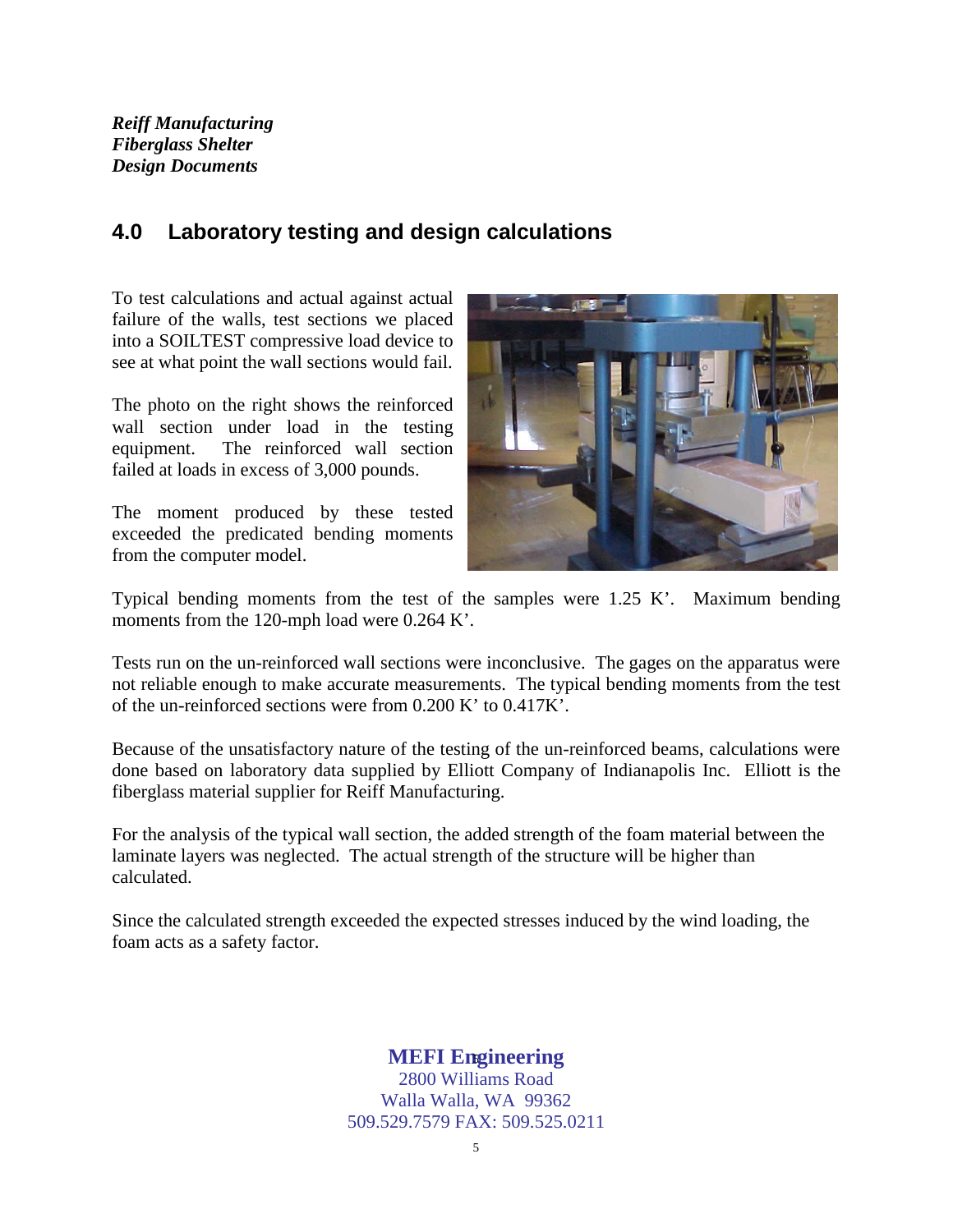The first step in the analysis was to determine the moment of inertia (I) for the typical section.



Since there are two sections of laminate the final  $I = 10.440$  in<sup>4</sup>.

Allowable bending stress is 12,500 psi (from Elliot).

#### $F_b = Mc/I$

Allowable bending moment =  $F_b$  I / c

 $= 12,500 * (10.440)/1.625 = 80.304$  lb-in  $= 6.692$  k-ft there for we will use 5.00 k-ft as check to see if adequate for design loads

The 5.00 k-ft exceeds the maximum expected loads of 0.264 k-ft.

### **MEFI Engineering** 6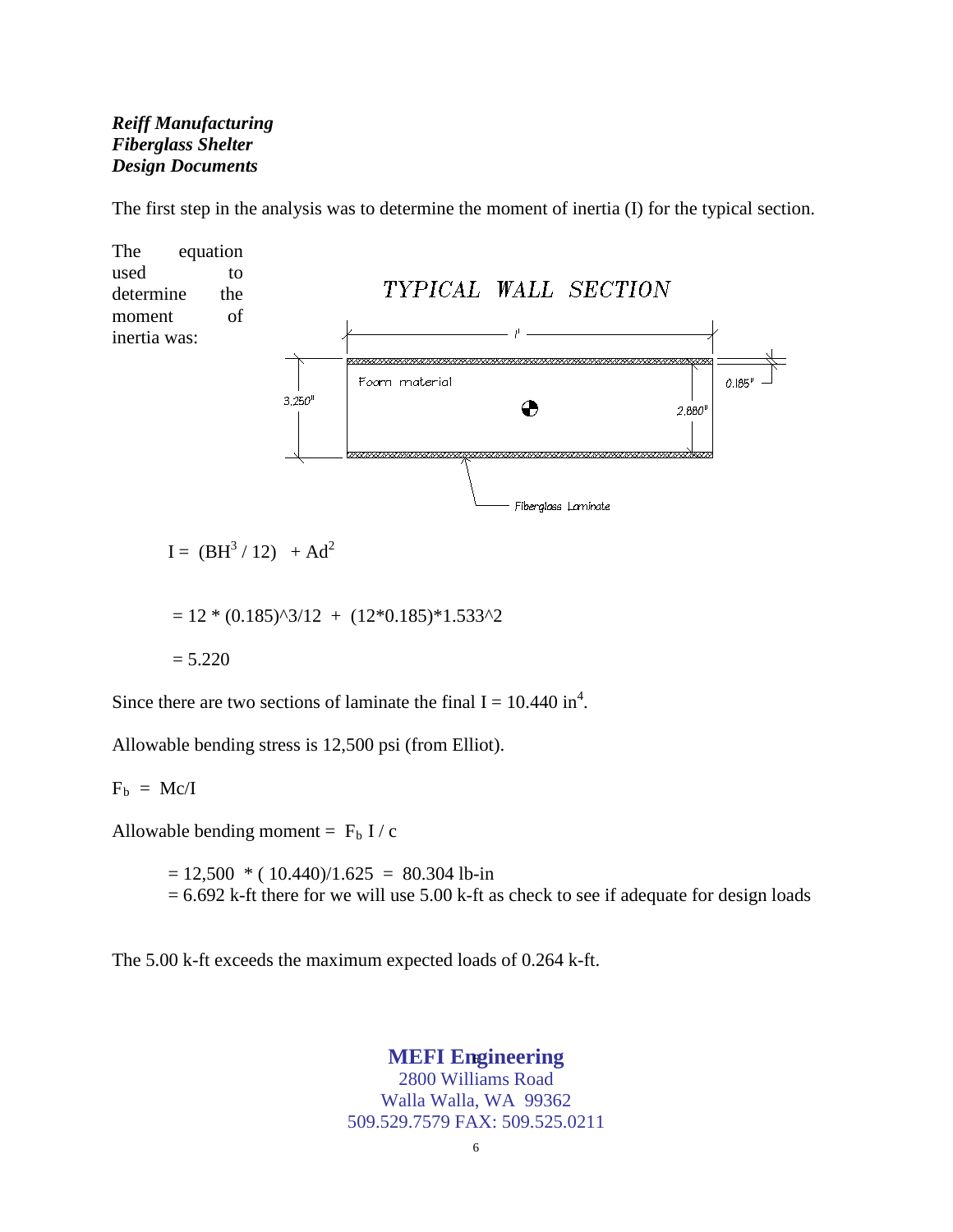The typical reinforced wall section is shown on the right. The wood is spaced at 24-inches on center and gives the wall additional strength not found in the fiberglass section alone.



The section tested was the same as the section shown except the width of the

sample was 5.369 inches wide and not 12 inches as shown in the typical sample.

The test samples failed in bending at 3,000 pounds of load. The sample beam was then loaded to 3,400 pounds and that load was held for five minutes before the beam failed catastrophically.

No failures in shear were found.

A 120-mph wind will result in a maximum of 3,200 in-lbs of moment in the wall sections. A 2,000-lb load, as tested in the laboratory produces 10,000 in-lbs of moment in the beam. The 120-mph wind produces the equivalent load of 640 pounds.

### **MEFI Engineering** 7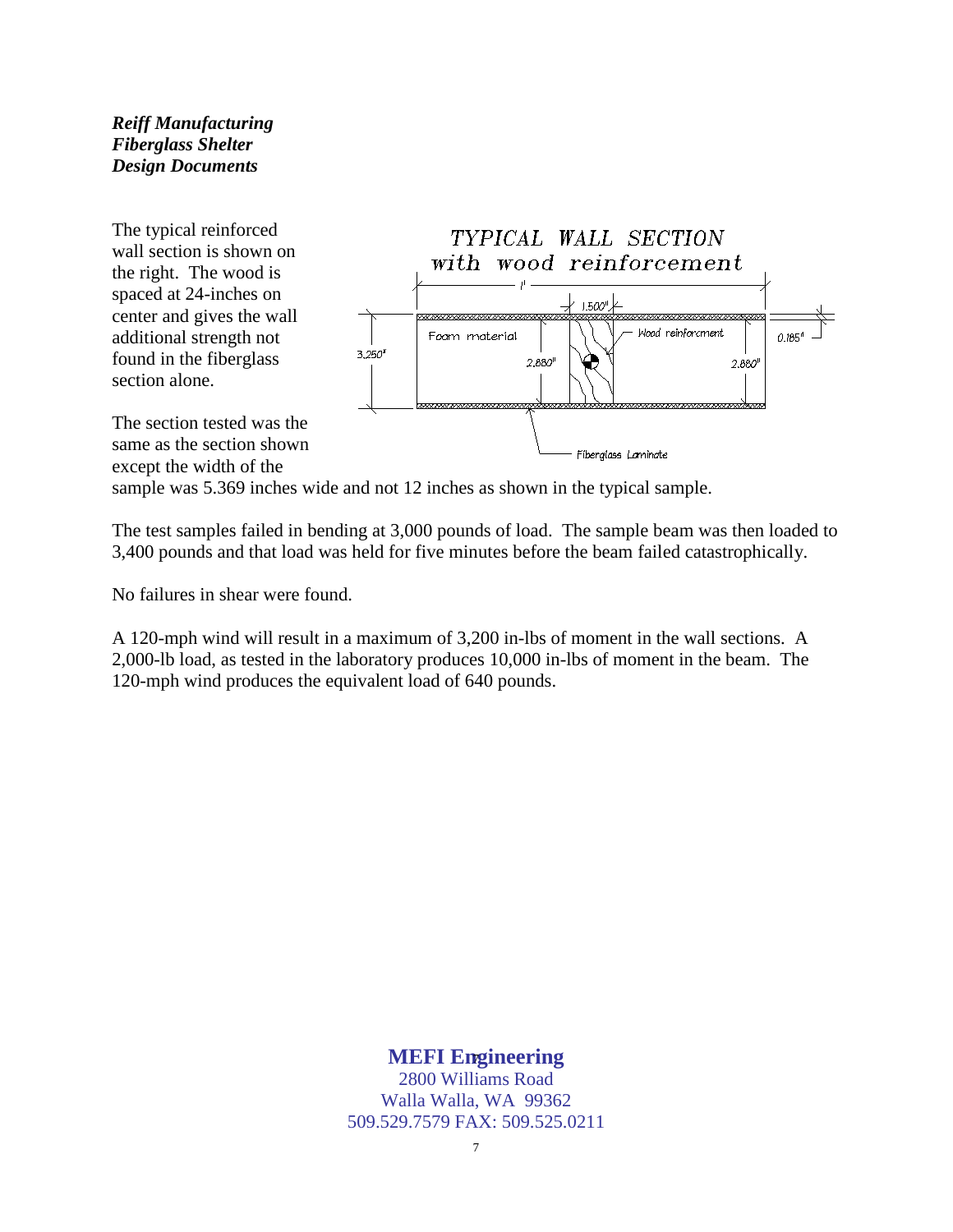### 5.0 Summary

The conclusions drawn for this analysis is that the Reiff Fiberglass shelters are adequate for wind loads that exceed the required 120-mph Category C, Importance 1.11.

The original shelter was designed for 250-mph winds and it appears that the shelter will meet that requirement. Although no calculations were done for any loads beyond the 120-mph wind loads.



### **MEFI Engineering** 8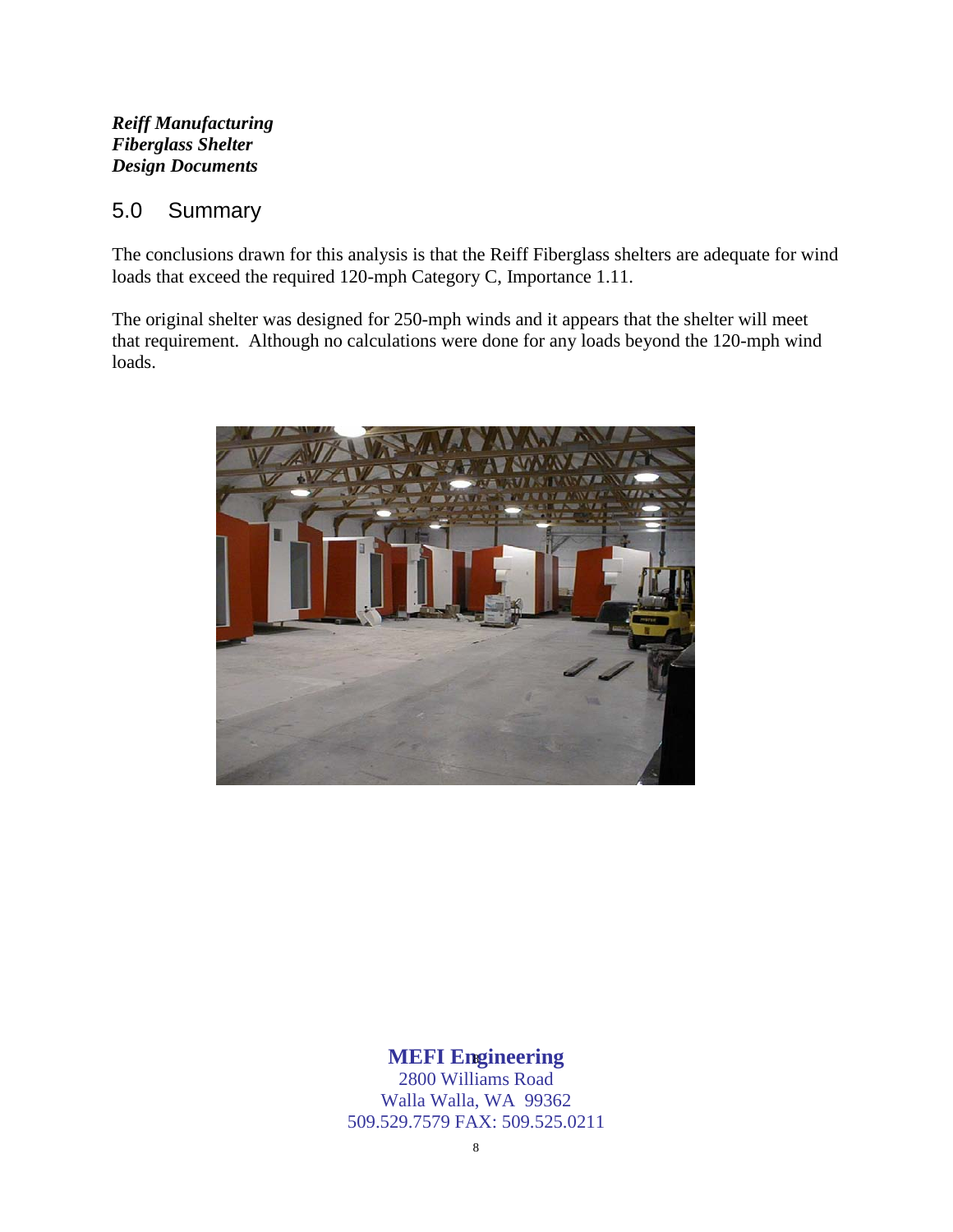*Appendix A – Computer Modeling*

#### **MEFI Engineering** A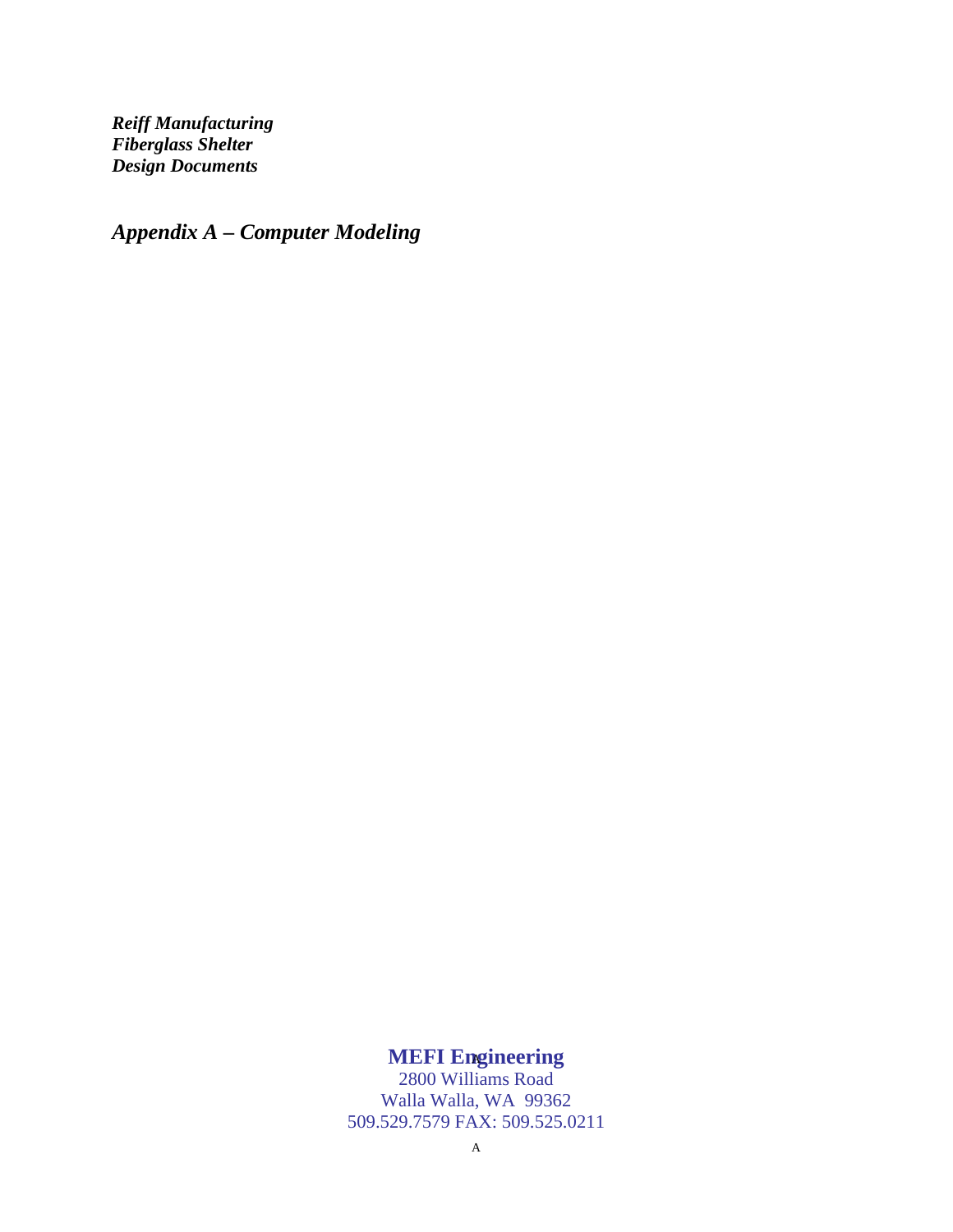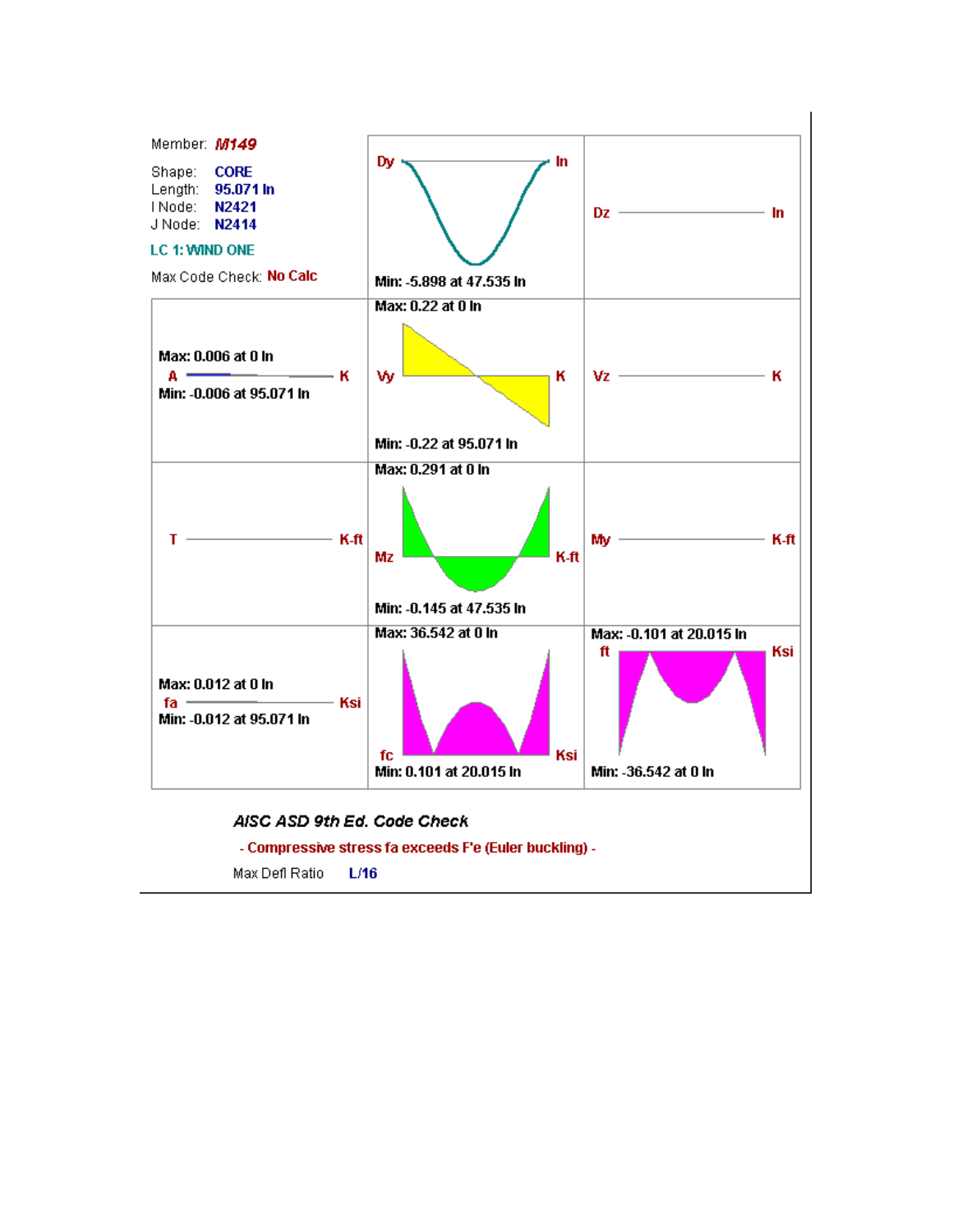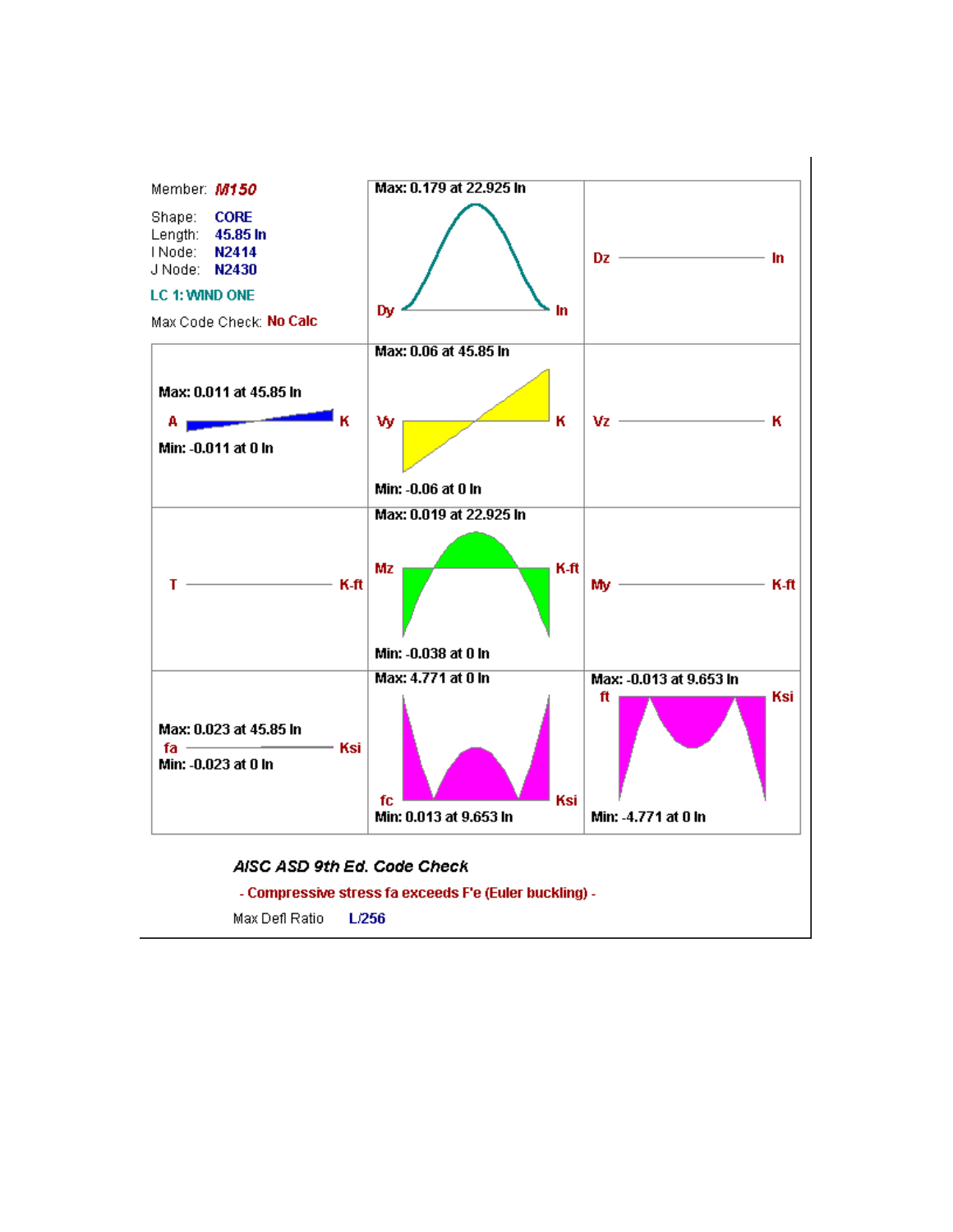

#### AISC ASD 9th Ed. Code Check

- Compressive stress fa exceeds F'e (Euler buckling) -

Max Defl Ratio L/4